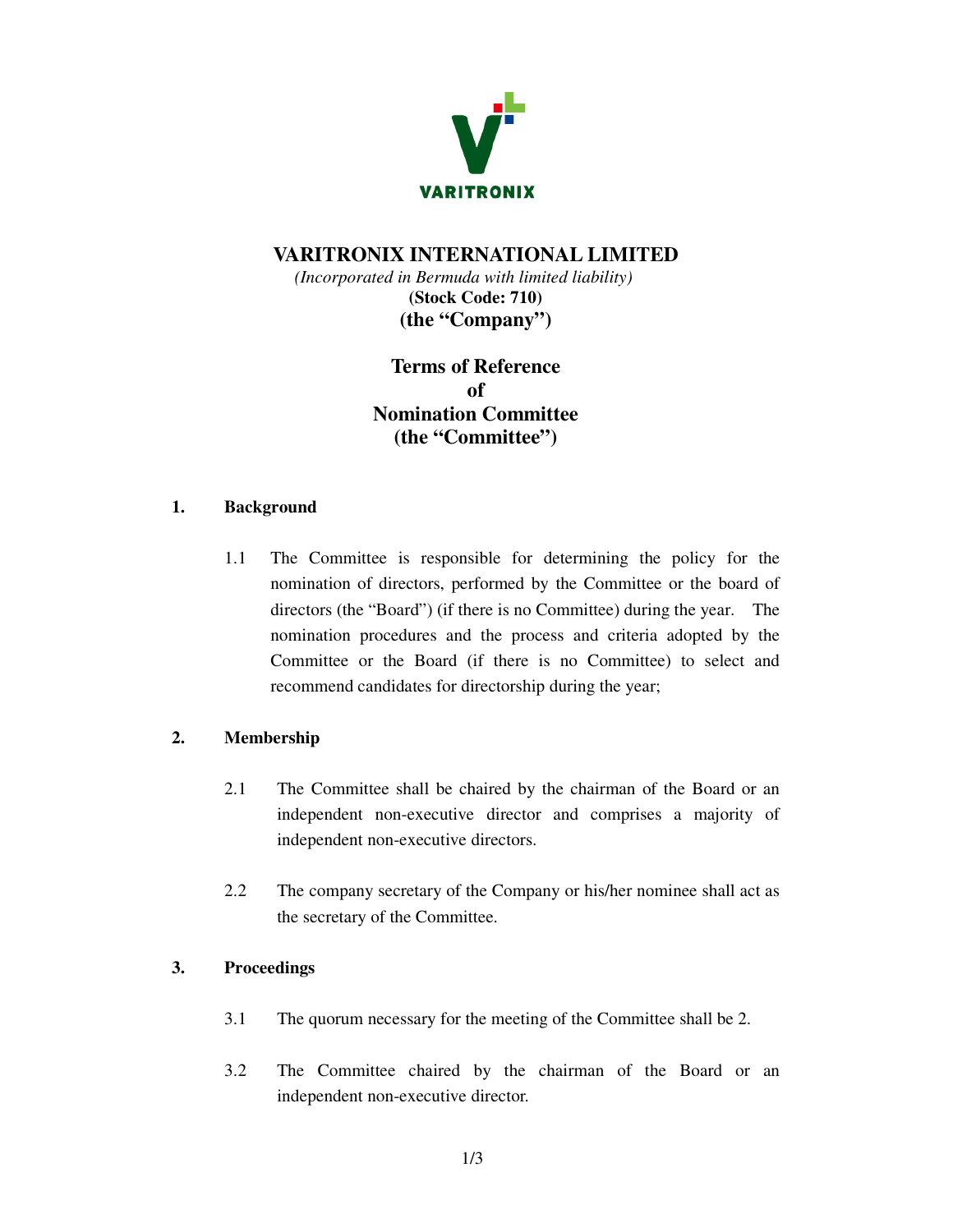3.3 Proceedings of meetings of the Committee shall be governed by the provisions contained in the Bye-laws of the Company.

#### **4. Duties**

The duties of the Committee shall include the following:-

- 4.1 to review the structure, size and composition (including the skills, knowledge and experience) of the Board at least annually and make recommendations on any proposed changes to the Board to complement the Company's corporate strategy;
- 4.2 to identify individuals suitably qualified to become board members and select or make recommendations to the Board on the selection of individuals nominated for directorships;
- 4.3 to assess the independence of independent non-executive directors;
- 4.4 to make recommendations to the Board on the appointment or re-appointment of directors and succession planning for directors, in particular the chairman and the chief executive;
- 4.5 to review the board diversity policy of the Board or the Committee, as appropriate, considering factors including but not limited to gender, age, cultural and educational background, ethnicity, professional experience, skills, knowledge and length of service of Board members, and review the measurable objectives that the Board has set for implementing the board diversity policy, and monitor the progress on achieving the measurable objectives; and
- 4.6 to conform to any requirement, direction, and regulation that may from time to time be prescribed by the Board or contained in the constitution of the Company or imposed by the Listing Rules or applicable law.

## **5. Authorities**

- 5.1 The Committee should be provided with sufficient resources to perform its duties.
- 5.2 The Committee should seek independent professional advice, at the Company's expense, to perform its responsibilities, where necessary.